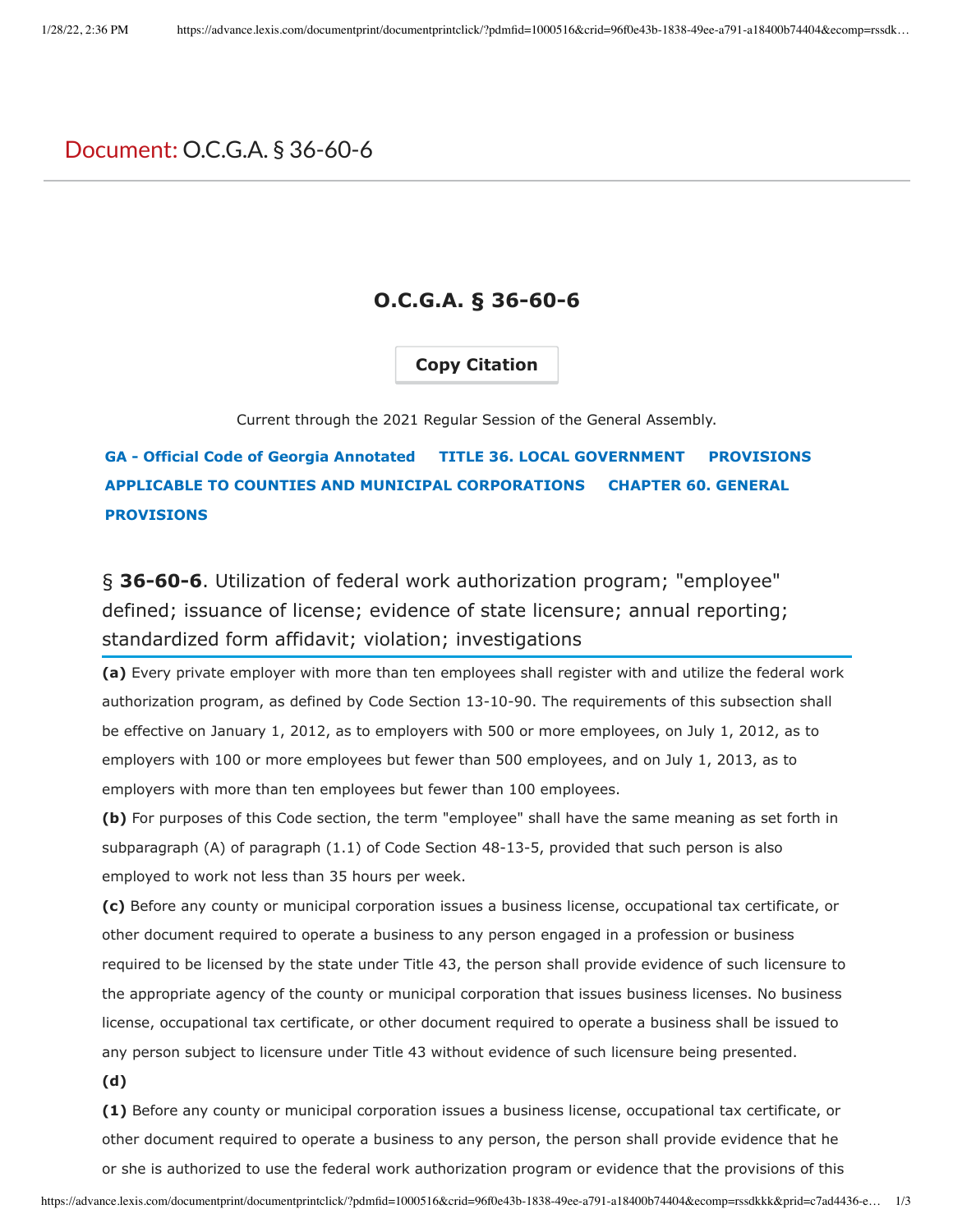1/28/22, 2:36 PM https://advance.lexis.com/documentprint/documentprintclick/?pdmfid=1000516&crid=96f0e43b-1838-49ee-a791-a18400b74404&ecomp=rssdk… Code section do not apply. Evidence of such use shall be in the form of an affidavit as provided by the Attorney General in subsection (f) of this Code section attesting that he or she utilizes the federal work

authorization program in accordance with federal regulations or that he or she employs fewer than 11 employees or otherwise does not fall within the requirements of this Code section. Whether an employer is exempt from using the federal work authorization program as required by this Code section shall be determined by the number of employees employed by such employer on January 1 of the year during which the affidavit is submitted. The affidavit shall include the employer's federally assigned employment eligibility verification system user number and the date of authority for use. The requirements of this subsection shall be effective on January 1, 2012, as to employers with 500 or more employees, on July 1, 2012, as to employers with 100 or more employees but fewer than 500 employees, and on July 1, 2013, as to employers with more than ten employees but fewer than 100 employees.

**(2)** Upon satisfying the requirements of paragraph (1) of this subsection, for all subsequent renewals of a business license, occupation tax certificate, or other document, the person shall submit to the county or municipality his or her federal work authorization user number or assert that he or she is exempt from this requirement, provided that the federal work authorization user number provided for the renewal is the same federal work authorization user number as provided in the affidavit under paragraph (1) of this subsection. If the federal work authorization user number is different than the federal work authorization user number provided in the affidavit under paragraph (1) of this subsection, then the person shall be subject to the requirements of subsection (g) of this Code section.

**(e)** Counties and municipal corporations subject to the requirements of this Code section shall provide an annual report to the Department of Audits and Accounts pursuant to Code Section 50-36-4 as proof of compliance with this Code section. Subject to funding, the Department of Audits and Accounts shall annually conduct an audit of no fewer than 20 percent of such reporting agencies.

**(f)** In order to assist private businesses and counties and municipal corporations in complying with the provisions of this Code section, the Attorney General shall provide a standardized form affidavit which shall be used as acceptable evidence demonstrating use of the federal employment eligibility verification system or that the provisions of subsection (b) of this Code section do not apply to the applicant. The form affidavit shall be posted by the Attorney General on the Department of Law's official website no later than January 1, 2012.

**(g)** Once an applicant for a business license, occupational tax certificate, or other document required to operate a business has submitted an affidavit with a federally assigned employment eligibility verification system user number, he or she shall not be authorized to submit a renewal application using a new or different federally assigned employment eligibility verification system user number, unless accompanied by a sworn document explaining the reason such applicant obtained a new or different federally assigned employment eligibility verification system user number.

**(h)** Any person presenting false or misleading evidence of state licensure shall be guilty of a misdemeanor. Any government official or employee knowingly acting in violation of this Code section shall be guilty of a misdemeanor; provided, however, that any person who knowingly submits a false or